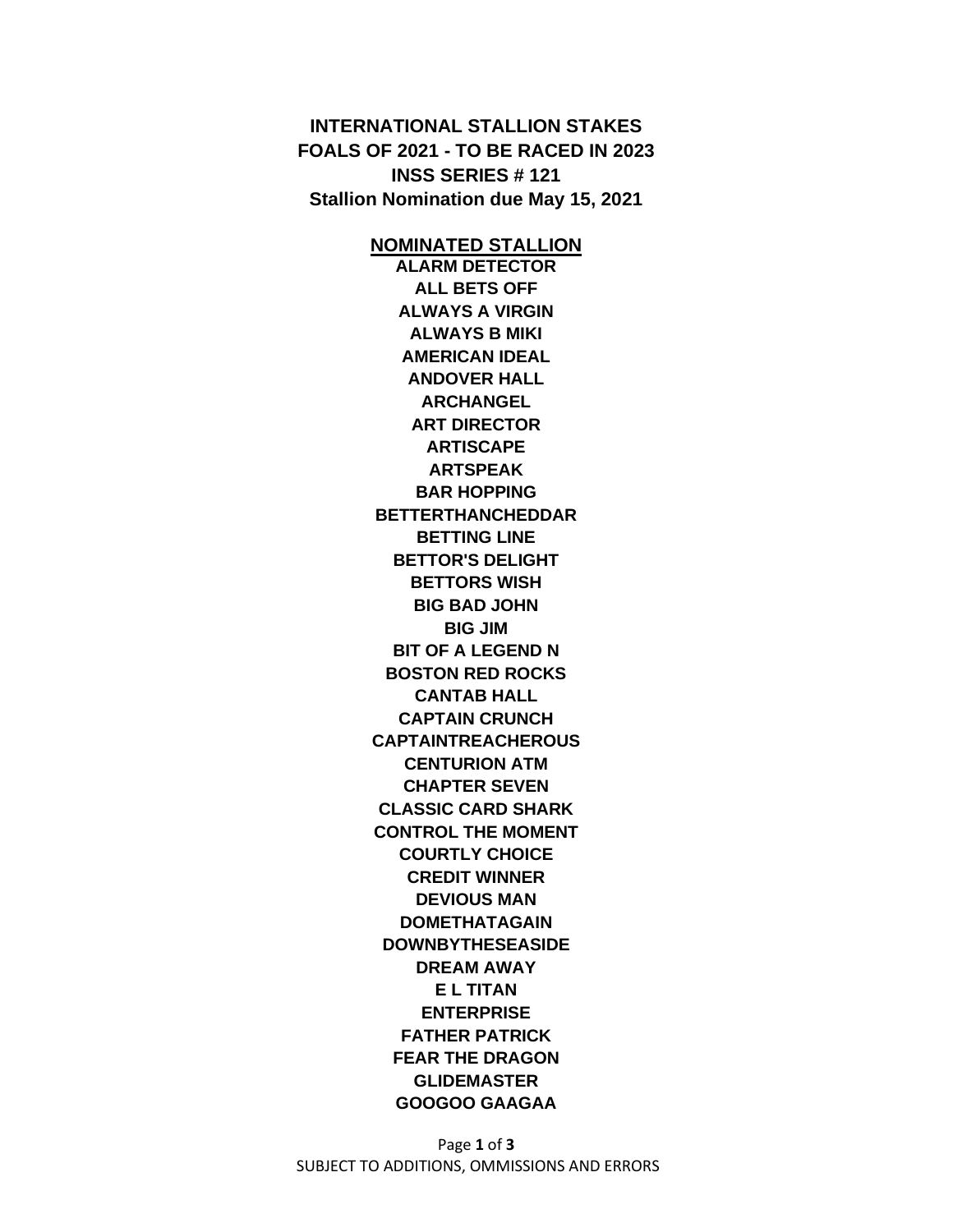**GREENSHOE HELPISONTHEWAY HES WATCHING HESTON BLUE CHIP HOLIDAY ROAD HUNSTVILLE INTERNATIONAL MONI JIMMY FREIGHT JK ENDOFANERA KADABRA LATHER UP LAZARUS N LONG TOM LOOKSLIKEACHPNDALE MCARDLE MCWICKED MET'S HALL MUSCE HILL MUSCLE MASS MUSCLE MASSIVE MY MVP NUNCIO PET ROCK PROPULSION RACING HILL REAL DESIRE RESOLVE RODDY'S BAGS AGAIN ROLL WITH JOE ROYAL MATTJESTY ROYALTY FOR LIFE SHADOW PLAY SIX PACK SO SURREAL SOUTHWIND FRANK SPORTSWRITER STAG PARTY STATE TREASURER STAY HUNGRY SUNSHINE BEACH SWAN FOR ALL SWEET LOU TACTICAL LANDING THE BANK**